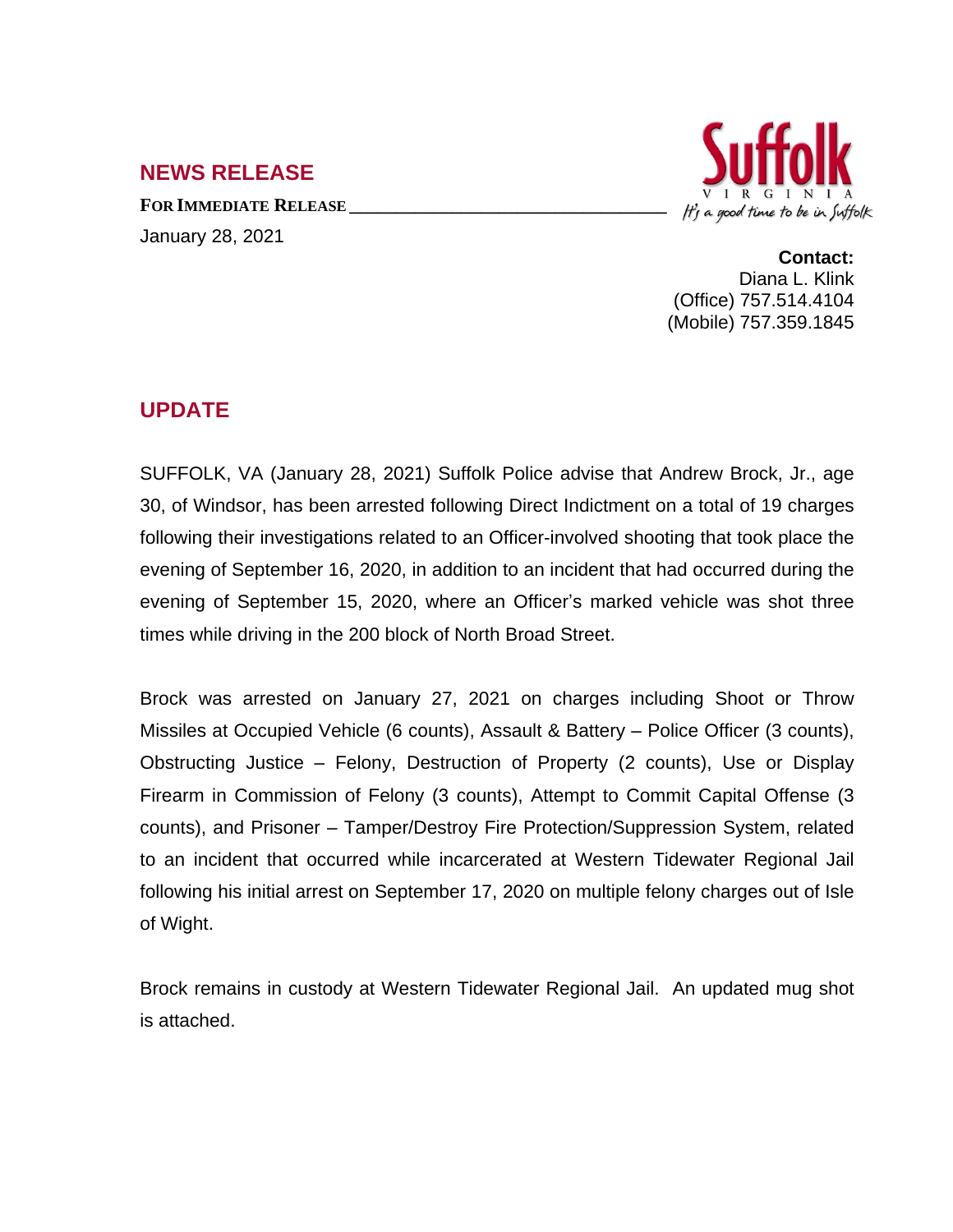## **UPDATE**

SUFFOLK, VA (September 17, 2020) Suffolk Police advise that the subject in last evening's Officer-involved shooting has been identified as Andrew Brock, Jr., age 30, of Windsor.

Brock remains hospitalized in stable condition. Multiple charges are pending as part of the ongoing Criminal Investigation.

The Internal Affairs Investigation also remains ongoing and the two involved Officers have been placed on administrative leave with pay pending the outcome of both investigations.

## **POLICE INVESTIGATING OFFICER-INVOLVED SHOOTING**

SUFFOLK, VA (September 16, 2020) Suffolk Police are currently investigating an Officer-involved shooting that occurred this evening, Wednesday, September 16, 2020.

Officers responded to the 5500 block of Godwin Boulevard/Route 10 looking for a wanted subject after receiving confirmed warrants from Smithfield on charges against the subject including Burglary of a Residence; Discharging a Firearm in Occupied Dwelling; Malicious Shooting; and Displaying a Firearm in a Threatening Manner. Officers arrived and encountered the subject that was armed with a firearm, and shots were exchanged, with the adult male subject sustaining gunshot wounds. No Officers were injured.

Officers provided first aid until the arrival of Suffolk Fire & Rescue personnel, who then provided emergency medical assessment and treatment and the subject was airlifted by Nightingale to a local hospital with serious injuries.